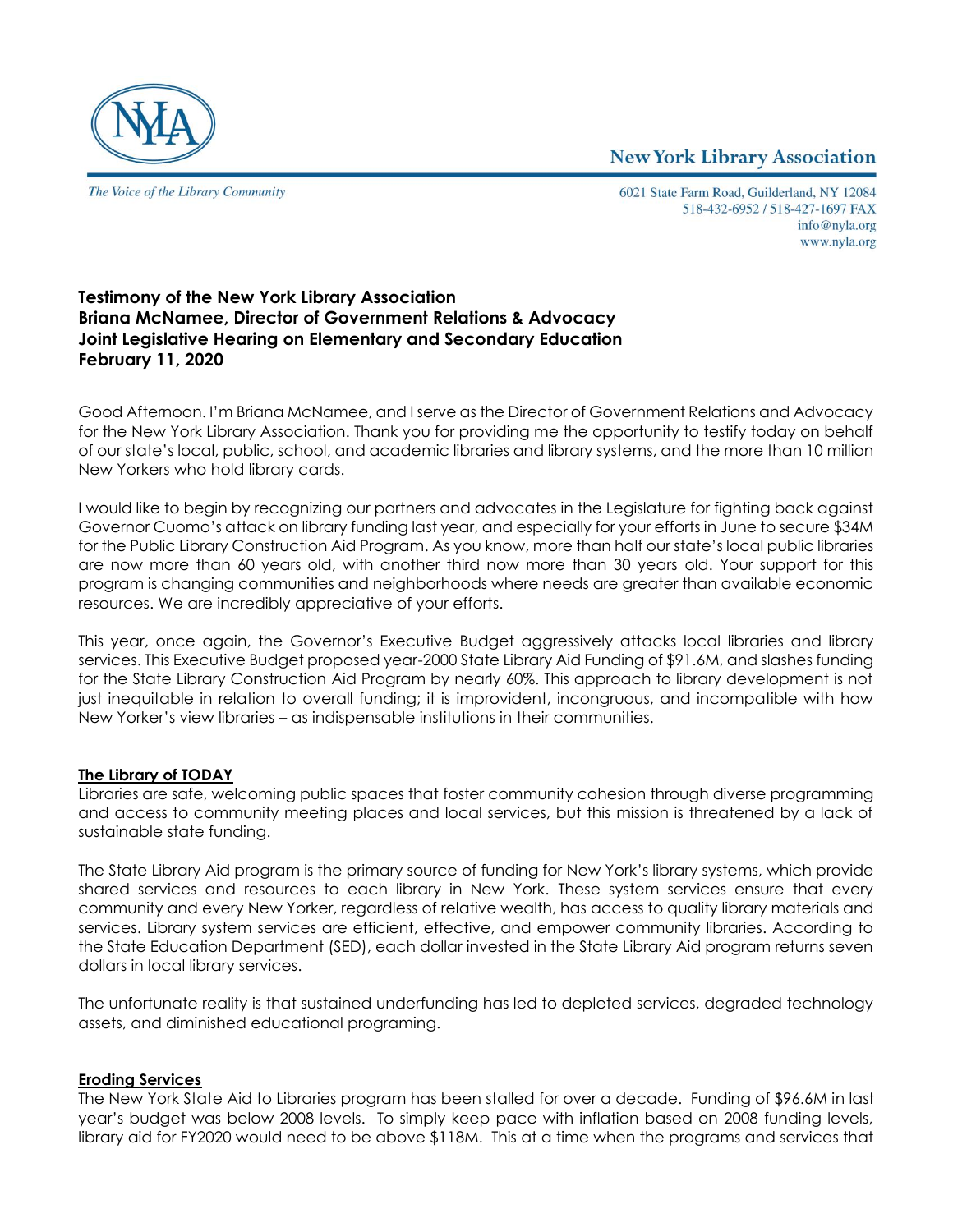libraries are being called upon to deliver are more expensive than ever. From providing access to information technology and high-speed internet, to supporting the upcoming 2020 Census, libraries are struggling to supply the resources and services that their users need and deserve. It is past time for a bold new investment in not what libraries have always been, but rather what they have become: information access hubs, and the educational and cultural center of the community, open to all, for the betterment of all. NYLA calls upon the Legislature to reimagine libraries and reimagine library funding and **invest \$200M in the New York State Aid to Libraries program**.

### **Rapidly Aging Infrastructure**

After a decade of stagnant funding, appropriations for the State Library Construction Aid Program have increased, but staggering needs persist. A recent report issued by the State Education Department's Division of Library Development (DLD) details a \$1.5B capital need for public libraries statewide. Of the 756 public libraries in New York State, nearly 400 are over 60 years old; 155 were built before 1900. According to DLD, the State Library Construction Aid Program leverages a nearly 5:1 return for every dollar invested. Recent attempts to address library infrastructure issues with increased state funding are making a difference, and we advocate for an even more aggressive approach – **funding for the Public Library Construction Aid Program should be increased to \$75M in FY2020-21**.

**Who are libraries? Their community.** 

#### **Lifelong Education Providers**

Our state's libraries and librarians connect disenfranchised individuals and marginalized populations to information resources and educational opportunities they would otherwise be denied, particularly to resources for financial, health, and digital literacies. Core to this mission is creating comprehensive information fluency curricula for New York's elementary and secondary students, delivered by certified School Librarians. Currently, students lack a universal right to instruction by school librarians, which diminishes college-readiness, career opportunities, and meaningful participation in civic life.

Further, many libraries lack the financial resources to provide the materials or services their patrons need. State Library Aid must increase to provide every student with access to a certified School Librarian and guarantee libraries are fully staffed with access to quality continuing education resources.

## **Combatants of Information Inequity**

Libraries serve as essential portals to the modern world of digital information. Historically marginalized and underserved communities live in diminished information environments – they have been, and continue to be, digitally disenfranchised. In 2018, a Siena Research poll found that for nearly 33% of African American and Latino respondents, and 25% of households making less than \$50,000 annually, the local public library is their primary source of internet access. Without the digital and information services provided by their local library, New Yorkers would have been unable to sign up for health care coverage, complete college applications and student loan documents, find job opportunities, research the positions of elected officials and candidates, and review proposed state and local budget decisions that directly impact their daily lives. Furthermore, this access will be essential for our state's success for a complete count in the 2020 Census.

In addition, library services are particularly crucial in historically economically disadvantaged communities. Participants of the earlier referenced poll were recorded as to having used their local public library for job seeking or career building programs in the last six months; 53% were African American, and 40% were households making less than \$50,000 annually.

We are cognizant of the present fiscal challenges. This year, New York State will grapple with a \$6.1B budget deficit. The Governor and members of the Legislature will be confronted with increasingly difficult decision